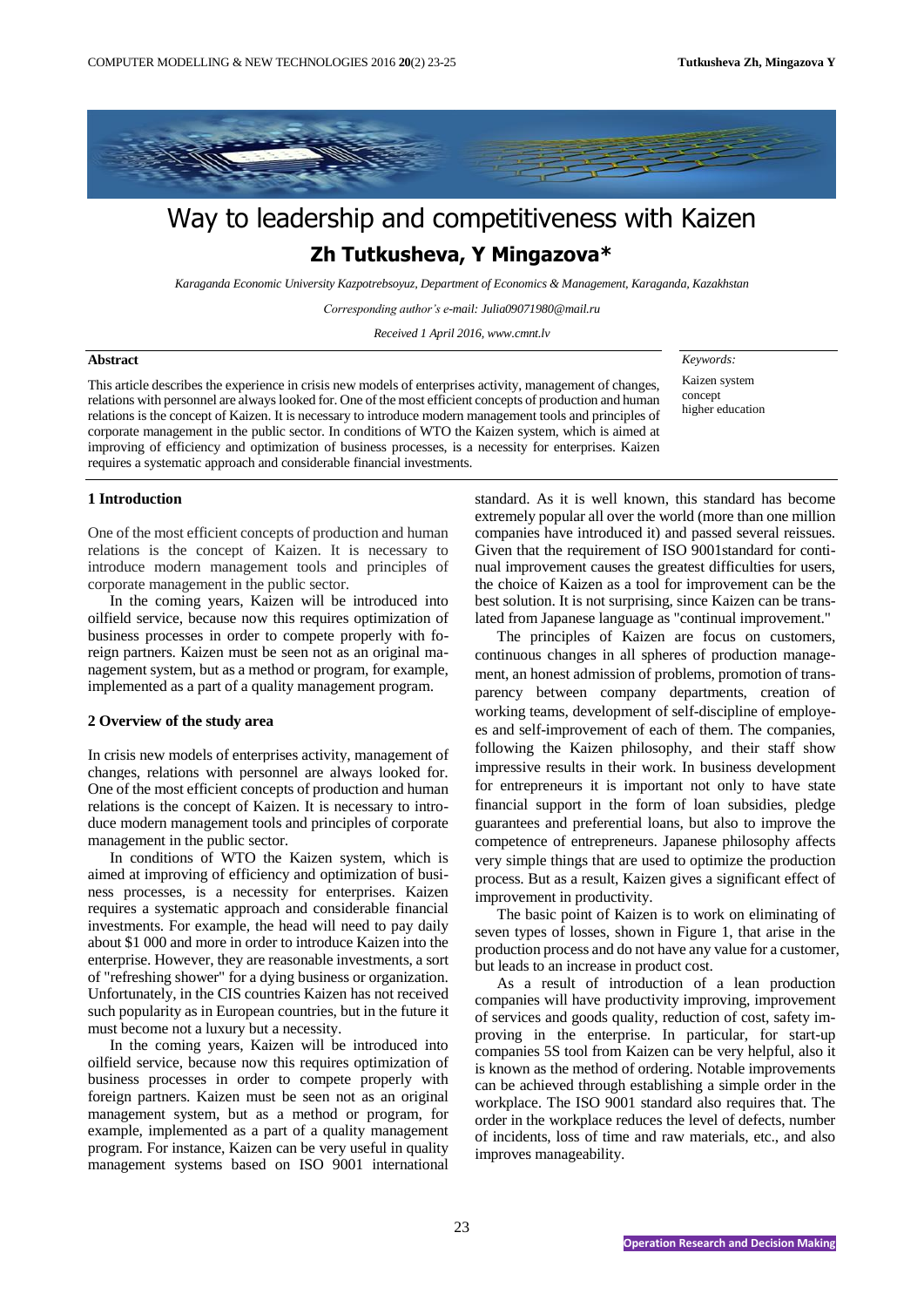

FIGURE 1 Meaning of Kaizen in work with elimination of seven types of losses

The implementation of these steps allows to take a fresh look at the situation in the workplace and throughout the organization which has become habitual. For successful change of the situation in our enterprises and preparation for use of Kaizen tools we need to learn to see production with customer's eyes and treat these losses as what we really lose, and not to look for excuses in technology, mentality, economic situation. All this reflects only a small part of the Kaizen philosophy. Only understanding of essence through the implementation of tools, changing attitudes, thinking and approaches to creating of value for the consumer can help us to understand that there are unlimited opportunities for improvement and development. The main advantage of 5S is that the order provides the basis for creating labor discipline and involvement of all employees in improvement programs.

Another Kaizen tool – PDCA cycle ("Plan-Do-Check-Act on improvement") is also in ISO 9001 and can be applied to almost any activity. This tool focuses on a continuous sequential accomplishment of stages, from planning to accomplishment of what was planned, then from checking of effectiveness and plans implementation problems to introduction of improvements through the elimination of causes for identified problems. It is expected that the accomplishment of the PDCA cycle never stops because problems will always be.

The most difficult part in the PDCA cycle is identifycation of the causes of the problems. For this purpose, Kaizen proposes to apply 5W and 5M methods. 5W method received its name from capital letters of interrogative prepositions in English language: What?, Who?, When?, Where?, Why?. It is sometimes suggested to add another preposition: How?. It is assumed that it is possible to reach the true cause of the problem by asking these questions consistently, approximately five times.

Another 5M method received its name from five (5) possible sources of problems: Machine, Men, Material, Method, Measurement.

It is necessary to analyze consistently all components of 5M, then almost all possible sources of the causes for the problems will be considered. Neither the PDCA cycle nor 5S method nor any other method of improvements cannot be implemented without all employees involved. Therefore, Kaizen, as well as ISO 9001, requires to make teams for improvements with employees, for example, Kaizen teams, quality circles or working groups on quality. At the stated time, the members of the team gather specially for searching of solution of problems or issue in the quality sphere. As a result, recommendations and proposals are made for senior management regarding improvements for organization activity. Kaizen, ISO 9001 and "Six Sigma" suggest a widespread use of tools for constant improvement implementation program. Start-up companies are first recommended to introduce seven simple tools of quality:

- Control chart (Shewhart);
- Bar chart;
- Pareto chart;
- Cause-and-effect diagram;
- Checklist;
- Process flow chart;
- Scatter diagram.

The top of Kaizen is considered to be JIT (just in time) and Lean (lean production) methods. In fact we are not dealing with two, but one method of lean production, the highlight of which is to eliminate any stocks both inside and outside the production cycle. Both undeveloped delivery system and non-optimized business processes prevent achievement of this goal. The most difficult part of lean production refers to arrangement of timely and accurate deliveries due to existing unsustainable logistics system. But non-optimized business processes within the organization are fully associated with lack of knowledge and skills in process management.

The concept of Kaizen is an integral part of Japanese everyday life. Focus on constant improvement permeates every activity of the inhabitants of the Land of the rising sun, both at work and at home, small improvements every day lead to significant changes in the future. This work has generalized many years' experience of Japanese management into a single concept which is understandable in the West. However, the Kaizen philosophy has not received proper development, limiting to mainly cursory tools usage. Even despite this, Western companies keep on obtaining impressive results from Kaizen.

The simplicity of Kaizen tools has the inevitable efficiency of their usage. Due to their simplicity these tools can be used by all employees at all levels of the enterprise. One of these simple tools is 5S, which is nevertheless a fundamental and universally applicable. The essence of the tool is to implement five steps which are aimed at maintaining an order. The implementation of these steps allows to take a fresh look at the situation in the workplace and throughout the organization which has become habitual.

All this reflects only a small part of the Kaizen philosophy. Only understanding of essence through the implementation of tools, changing attitudes, thinking and approaches to creating of value for the consumer can help